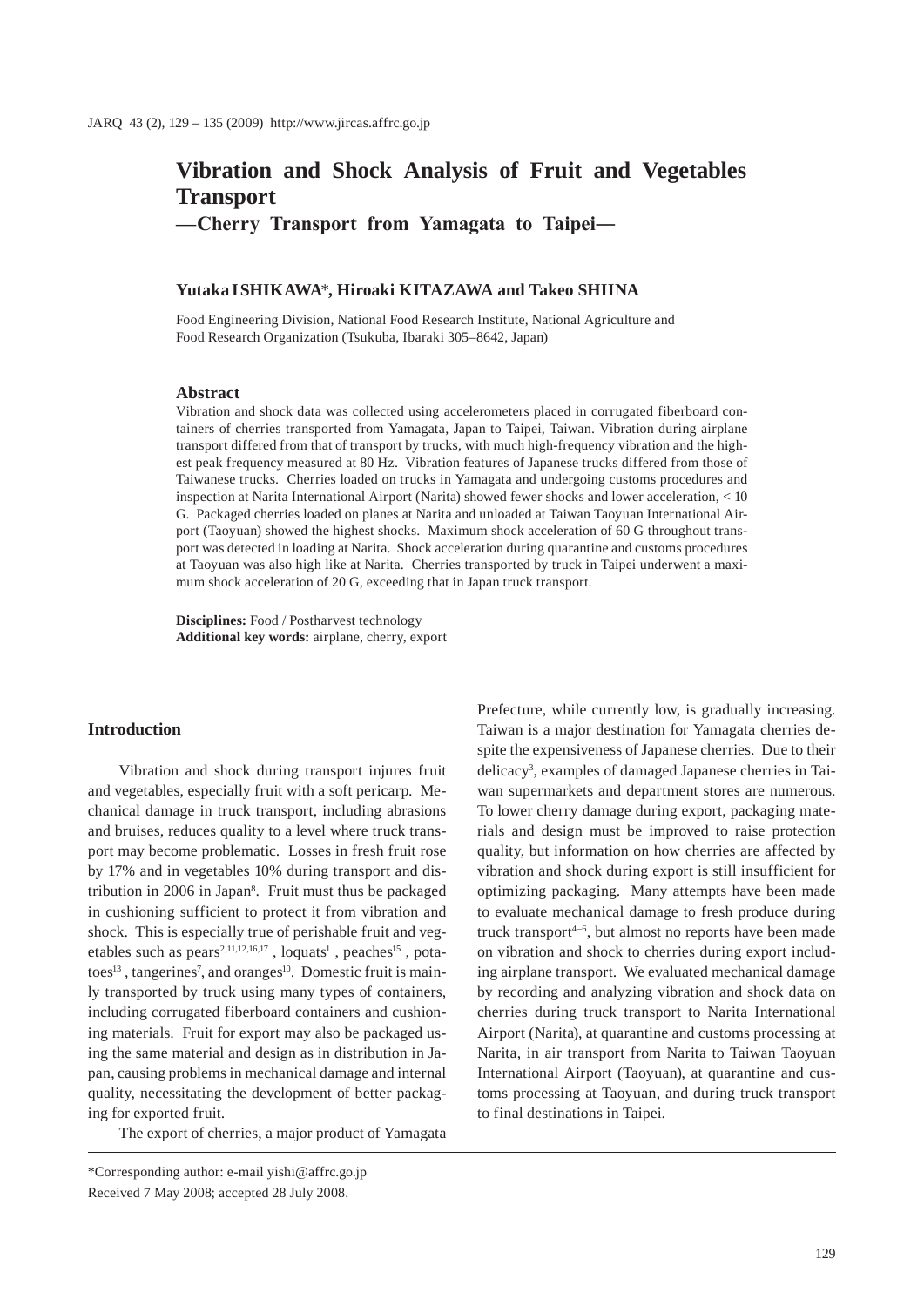Y. Ishikawa, H. Kitazawa & T. Shiina

# **Materials and methods**

#### **1. Vibration measurement during transport**

Vibration and shock were measured using  $130 \times 90$  $\times$  62 mm digital 3-dimensional (3D) acceleration recorders (Der-mini, Shinyei Technology Ltd., Japan) that weighed about 800 g including batteries.

Shock data collection was triggered by acceleration exceeding 3 G. Conditions studied included a sampling rate of 1.0 ms, a data length of 512, A/D conversion of 12 bits, and maximum recordable wave numbers of 2,400.

Vibration data was continuously collected once every 5 minutes triggered by acceleration exceeding 0.3 G. Conditions studied included a sampling rate of 2.0 ms, a data length of 1,024, A/D conversion of 12 bits, and maximum recordable wave numbers of 1,200.

Cherry samples weighing 500 g were packaged in 2 polypropylene containers per corrugated fiberboard container, with vibration and shock recorders placed inside of the corrugated fiberboard container instead of a cherry container (Fig. 1(a)). Corrugated fiberboard containers were tied in place using polypropylene bands (Fig. 1(b)).

# $255$ (a)



**Fig. 1. Cherry packaging container with accelerometer** (a) Accelerometer in packaging container, (b) Corrugated fiberboard container for export to Taipei

# **2. Transport scheduling**

Cherries transport scheduling was roughly as follows:

- Trucks carrying corrugated containers of cherries left Yamagata at 19:00 on June 19, 2007
- • Trucks arrived at Narita at 09:00 on June 20.
- Ouarantine and customs processing lasted from 14:00 to 15:10 on June 20.
- • Exports departed by plane at 20:00 on June 20.
- Exports arrived at Taoyuan in Taiwan at 23:55 on June 20.
- • Quarantine and customs processing lasted from 13:00 to 18:00 on June 21.
- Trucks bearing cherries departed the airport 18:30 on June 21.
- • Trucks arrived at destination department stores in Taipei at 20:30 on June 21.

#### **3. Drop tests for packaged cherries**

Drop tests for packaged cherries were made using DTS-50 (Shinyei Technology Ltd., Japan), which dropped containers perpendicularly from a height of 10–50 cm. Containers contained digital 3D accelerometers (Fig. 1(a)). Data was collected at a sampling rate of 1.0 ms, a data length of 512 and A/D conversion of 12 bits.

#### **4. Vibration and shock analysis**

Data was analyzed using Der-mini-PSD Ver. 1.3 vibration software (Shinyei Technology Ltd., Japan) and Der-mini-SH Ver. 1.3 shock software (Shinyei Technology Ltd., Japan). Vibration acceleration during transport was converted to power spectral density (PSD) data using Hanning window process and Fast Fourier Transformation (FFT).

## **Results**

Cherries harvested in Yamagata were transported from there to department stores in Taipei, Taiwan. Transport from Yamagata to Narita was by truck, mostly on highways. Transport from Narita to Taoyuan was by plane. From the airport to department stores, transport was by truck. Typical transport acceleration data is shown in Fig. 2(a) from Yamagata to Narita, (b) from Narita to Taoyuan and (c) from Taoyuan to department stores in Taipei. Vibration acceleration during plane transport was very much lower than by truck transport. No significant difference was seen between Japan and Taiwan truck transport. Vibration acceleration was determined using PSD (Fig. 3). Truck transport vibration acceleration in Japan peaked at 15 Hz (Fig. 3(a)). Vibration during airplane transport differed significantly from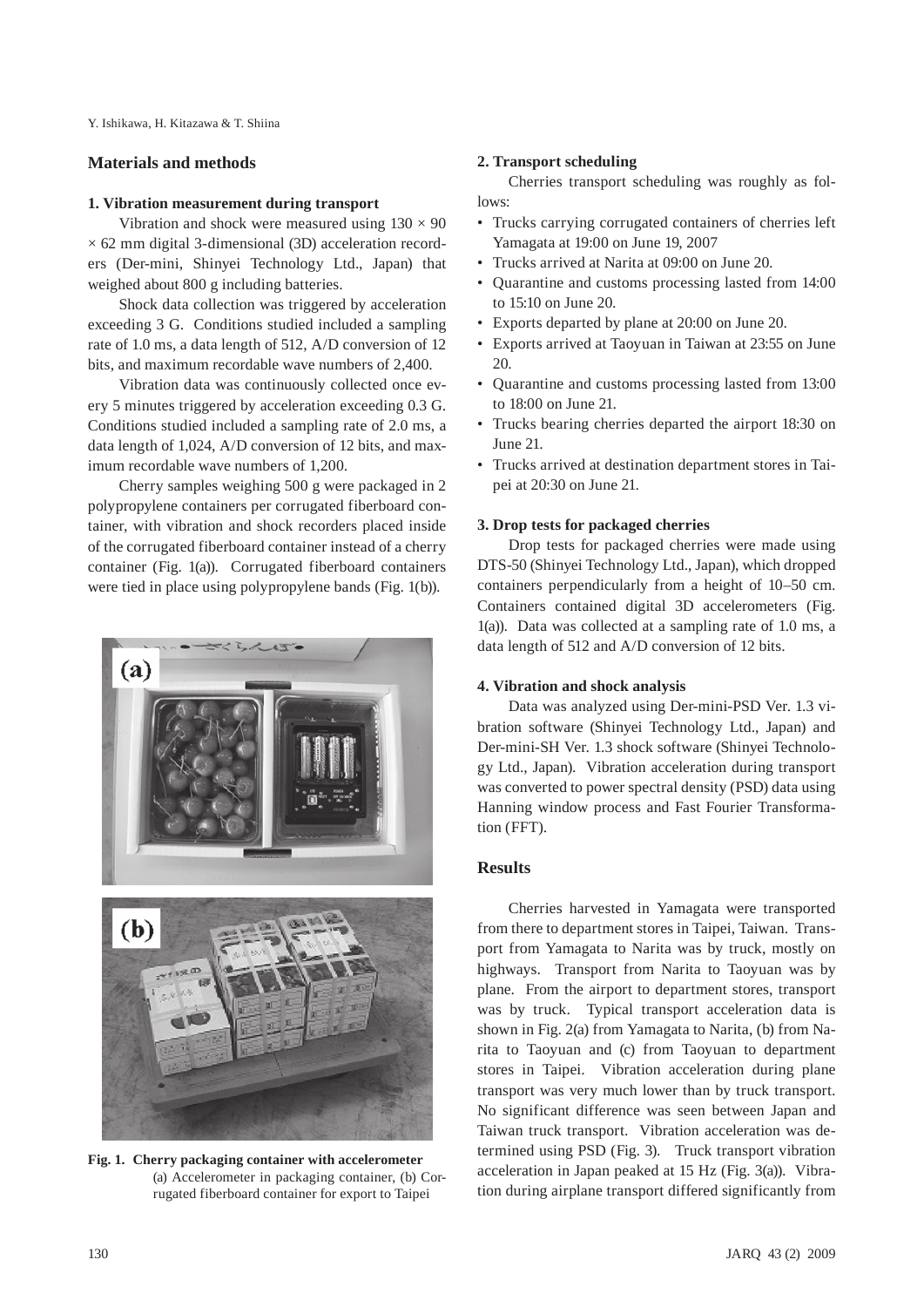



truck transport (Fig. 3(b)), containing considerable highfrequency elements with a peak frequency at 80 Hz. In Taiwan truck transport, the peak frequency was 2–3 Hz and higher frequency elements other than this peak decreased with frequency.

In shock acceleration exceeding 3 G during overall transport (Fig. 4), most shock was recorded when cherries were loaded and unloaded from airplanes. Maximum shock acceleration of 60 G during overall transport occurred during loading at Narita. Maximum shock acceleration while cherries were transported by truck in Taipei was 20 G. No shock acceleration exceeding 3 G was detected during Japanese truck and airplane transport.

Shock frequency recorded during transport from Yamagata to Taipei was separated into 6 periods -- handling and loading at Yamagata, quarantine and customs processing at Narita, loading on airplanes at Narita, unloading at Taoyuan, quarantine and customs processing



**Fig. 3. PSD spectra of vibration** 

(a) Truck from Yamagata to Narita, (b) Airplane from Narita to Taoyuan, (c) Truck from Taoyuan to Taipei

at Taoyuan, and truck transport in Taipei (Table 1). Shock frequency was analyzed for each period and it was determined whether containers fell or not. Moreover, maximum shocks in each period are shown in Fig. 5. Shock frequency events recorded during truck loading in Yamagata and in quarantine and customs processing at Narita were few and low, less than 10 G. No shocks distinguished as "falls" were produced, for example, by throwing containers. It was suggested that containers were handled comparatively carefully during these periods. Containers underwent most frequent shocks during airplane loading and unloading. Fifty-nine shocks exceeding 3 G, including 2 exceeding 20 G and 4 of 10–20 G, during loading at Narita and 129 shocks exceeding 3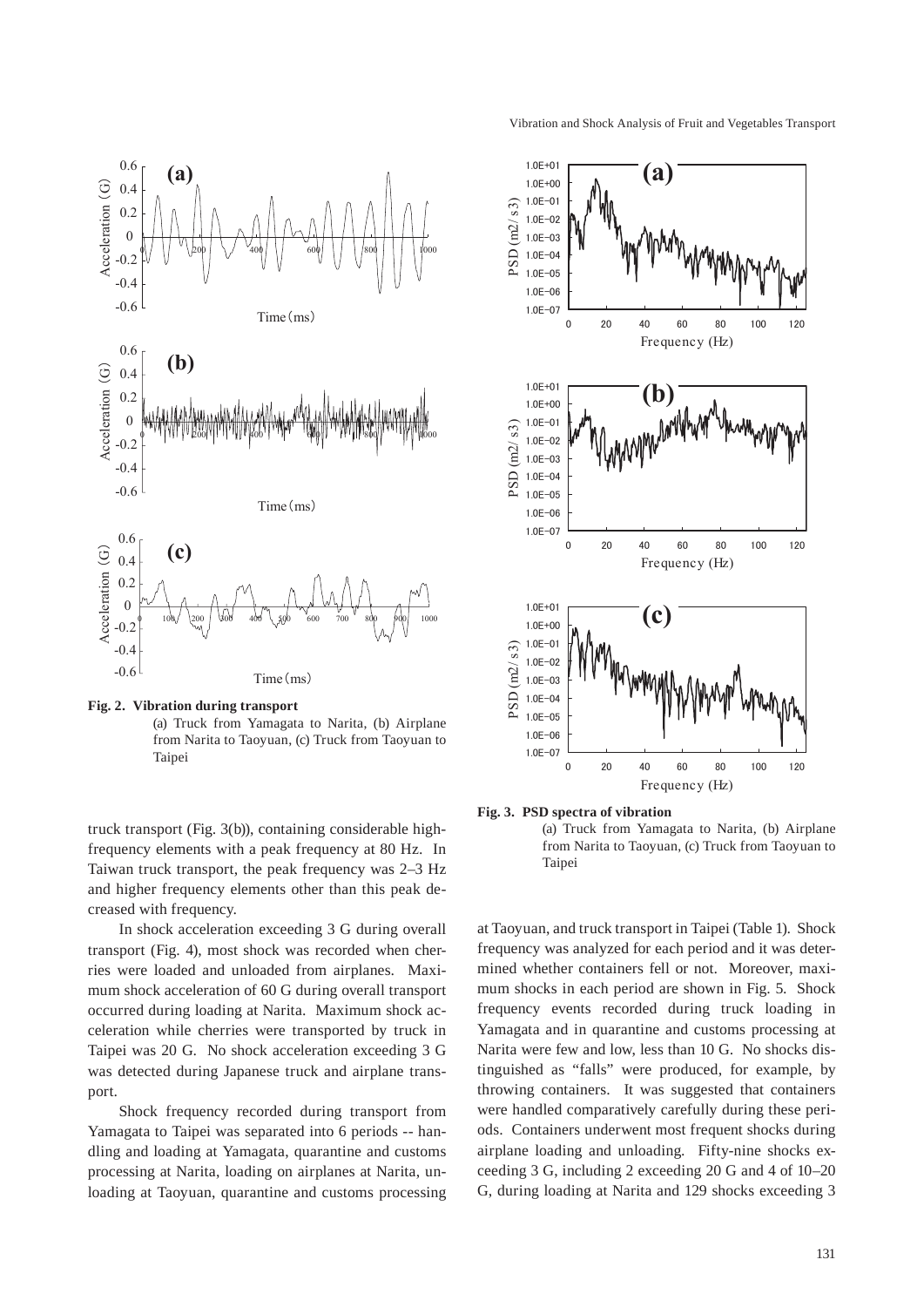

**Fig. 4. Shock during transport from Yamagata to Taipei** Dots indicate shock occurrence and acceleration.

 **Table 1. Acceleration frequency during transport**

|                                              | Accelaration |          |          |                |       |          |              |
|----------------------------------------------|--------------|----------|----------|----------------|-------|----------|--------------|
|                                              | $3-5G$       | $5-10G$  | $10-20G$ | 20G            | Total | Fall     | <b>Shock</b> |
| Yamagata                                     | 6            | 4        | $\theta$ | $\theta$       | 10    | $\Omega$ | 10           |
| Quarantine and customs processing at Narita  | ◠            | 2        | $\theta$ | $\overline{0}$ | 4     | $\Omega$ | 4            |
| Loading onto airplane                        | 43           | 10       | 4        | 2              | 59    |          | 58           |
| Unloading from airplane                      | 88           | 30       | 9        | 2              | 129   | 4        | 125          |
| Quarantine and customs processing at Taoyuan |              | $\Omega$ |          |                | 3     | 2        |              |
| Transport in Taipei                          | 15           | 8        | 3        | $\Omega$       | 26    | $\left($ | 26           |

G, including 2 shocks exceeding 20 G and 9 of 10–20 G, during unloading at Taoyuan were recorded. Shocks distinguished as "falls" produced by throwing containers were recorded 5 times during loading and unloading. Drop tests for packaged cherries dropped containers perpendicularly from a height of 10–50 cm. Figure 6 shows shock acceleration when the container was dropped from a height of 20 cm. Maximum shock acceleration (Fig. 5(c)) was 60 G and about the same as a fall from a 20 cm height (Fig. 6). This was the maximum shock during transport. No shocks occurred during airplane transport, but many large ones did occur before and after airplane transport, including those not recorded during Japan truck transport. Shocks during quarantine and customs processing at Taoyuan were recorded only 3 times, but were relatively large. Two shocks were distinguished as falls, leaving the impression that containers were handled comparatively roughly. A total of 26 shocks were recorded during Taiwan truck transport and maximum acceler-

ation was 20 G, making handling in Taiwan truck transport rougher than that in Japan truck transport. By type, shock due to falls occurred only 7 times, with the other 131 shocks generated by other impact.

Packaging materials and design for export, e.g. the corrugated fiberboard containers in this study, were usually the same as those used in Japan. No cherries were usually damaged in Japan truck transport, but many suffered significant damage by the time they had arrived at department stores in Taipei (Fig. 7), indicating that damage was mainly caused by shock in loading at Narita and unloading at Taoyuan.

#### **Discussion**

An analysis of PSD spectra from Japan and Taiwan truck transport showed a peak at 15 Hz in Japan truck transport and at 2–3 Hz in Taiwan transport. Vibration higher than the peak decreased with frequency in PSD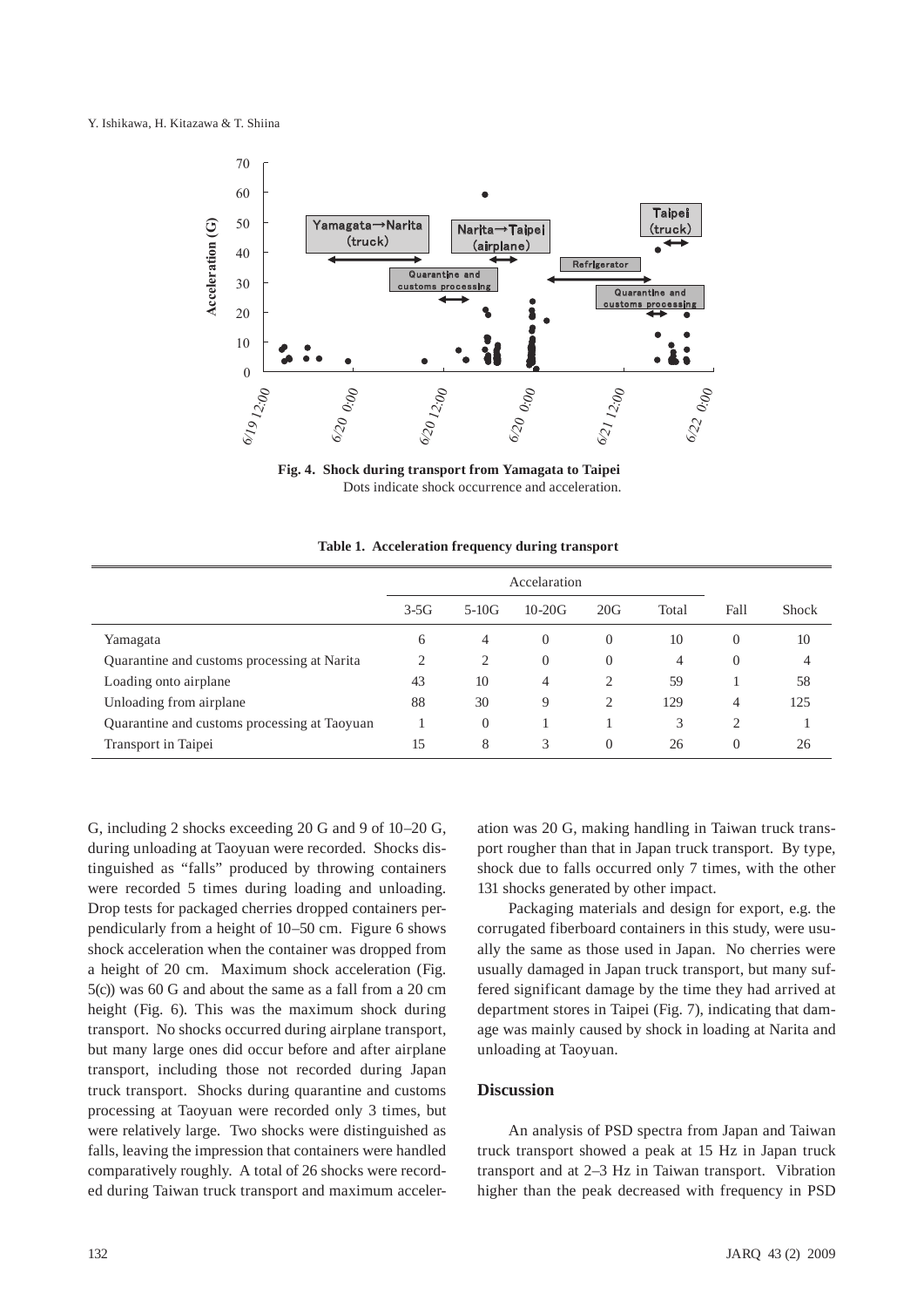

**Fig. 5. Maximum acceleration during transport** (a) Yamagata, (b) Quarantine and customs processing at Narita, (c) Loading on airplane, (d) Unloading from airplane, (e) Quarantine and customs processing at Taoyuan, (f) Transport from Taoyuan to Taipei



**Fig. 6. Shock in fall from 20 cm height**

spectra for both. Usuda et al. (2006)<sup>14</sup> reported that vibration in trucks with leaf-spring suspension peaked at 3 Hz and that in new trucks with air-ride suspension peaked at 3 Hz, with another large peak at 13 Hz. Our study indicated that Japan truck transport usually involved air-ride suspension and that in Taiwan leaf-spring suspension. Shock recorded during transport in Taiwan was frequent and larger than that during transport from Yamagata to Narita. These differences appear due both to handling and to truck suspension.

Airplane transport vibration peaked at 80 Hz and included relatively higher frequency, but contained few frequency vibrations at 20 Hz. Nakamura et al.  $(2007)^9$  reported that acceleration transmissibility was maximum at 20 Hz in a strawberry vibration test, and that packaged strawberries have a resonance frequency at this peak where vibration intensified. Airplane vibration is generally low or very low at the resonance frequency, suggesting that airplane transport involves less damage than truck transport. Vibration differs widely between straw-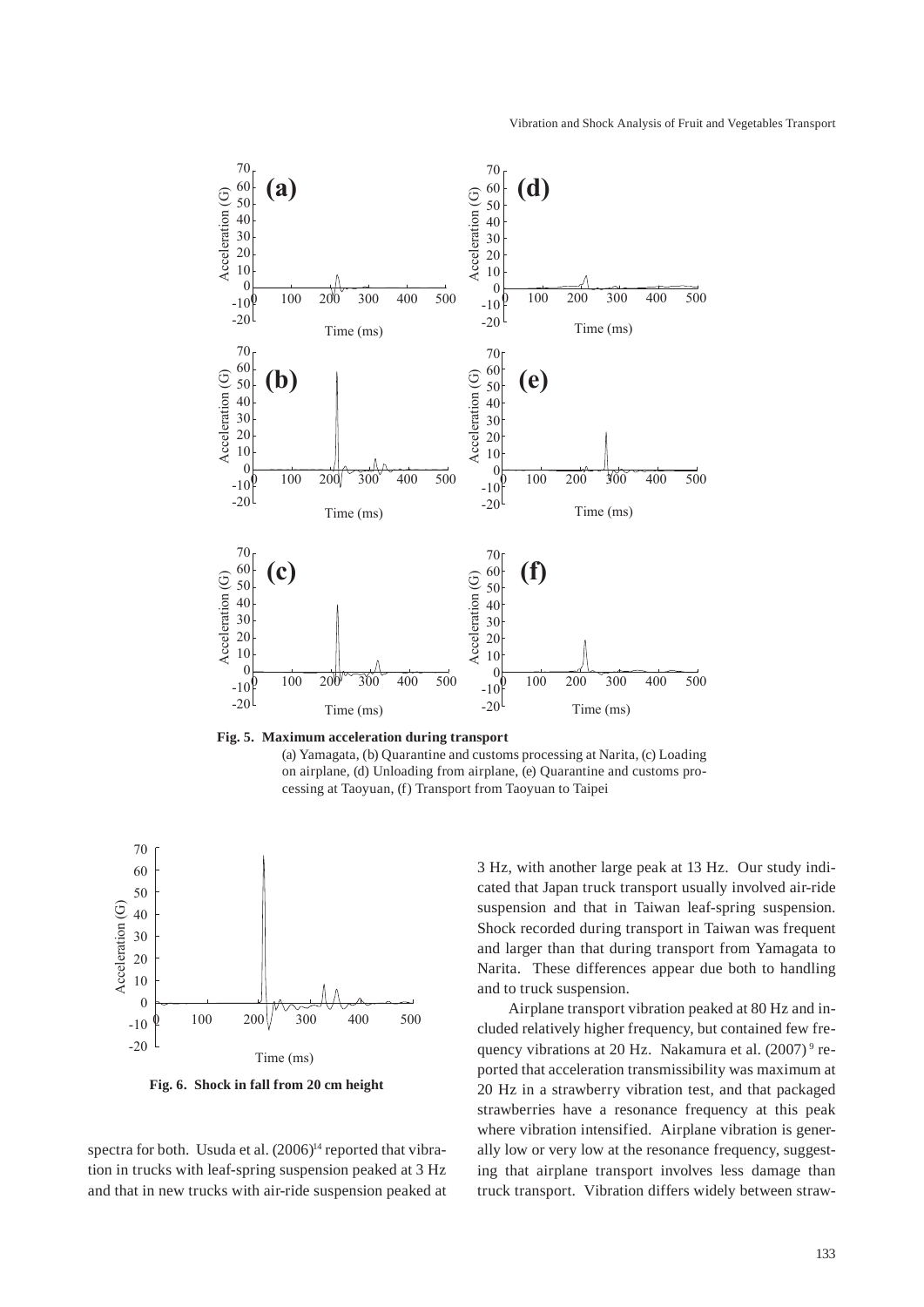

**Fig. 7. Damage to packaged cherries after transport from Yamagata to Taipei**

berries and cherries, however, requiring very precise analysis of factors such as resonance frequency.

We distinguished between shock in falls and in other handling throughout transport, finding that falls caused shock in only 7 cases, with other factors as causes in the other 224 cases. We calculated the fall height based on shock waveforms, finding that the maximum fall height was 10 cm. These results suggest that corrugated fiberboard containers used to package cherries were handled rather carefully during transport.

Maximum shock acceleration recorded before and after airplane transport occurred 6–7 times as often as in truck transport, so cherries using packaging materials common in Japan were severely damaged. Packaging materials for cherries must therefore be improved by using better cushioning materials.

While most airplane passengers have the impression that severe shocks occur on landing, our results suggest otherwise, i.e. landing shock acceleration is a comparatively low level.

Our study was limited in that it focused on cherry transport from Yamagata to Taipei, and shock acceleration naturally differs with the transport route, transported item and packaging materials. More detailed data on different routes, transported items and packaging material must thus be collected so that packaging design can be appropriately optimized.

# **Acknowledgments**

This research was conducted as part of "Research project for utilizing advanced technologies in agriculture, forestry and fisheries" in the Ministry of Agriculture, Forestry and Fisheries of Japan. We thank Kazuhiro Takahashi and Makoto Kudoh of the Yamagata General Agricultural Research Center for preparing cherries for exportation.

# **References**

- 1. Barchi, G. L. et al. (2002) Damage to loquats by vibrationsimulating intra-state transport. *Biosyst. Eng.*, **82**, 305– 312.
- 2. Berardinelli, A. et al. (2005) Damage to pears caused by simulated transport. *J. Food Eng.*, **66**, 219–226.
- 3. Hinsch, R. T. et al. (1993) Vibration of fresh fruits and vegetables during refrigerated truck transport. *Trans. ASAE*, **36**, 1039–1042.
- 4. Iwamoto, M. et al. (1977) Engineering approach to simulated transportation test for fruits and vegetables  $(I) - Vi$ brating characteristics and in-transit mechanical injury of lettuce filled in carton-boxes stacked high–. *Nogyo kikai gakkaishi* (*J. JSAM*), **39**, 343–349 [In Japanese with English summary].
- 5. Iwamoto, M. et al. (1978) Engineering approach to simulated transportation test for fruits and vegetables  $(I)$  – Definition of in-transit mechanical injury and determination of vibrating acceleration level for simulated transportation test-. *J. JSAM*, **40**, 61–67 [In Japanese with English summary].
- 6. Iwamoto, M. et al. (1980) Engineering approach to simulated transportation test for fruits and vegetables  $(I)$  – Evaluation of power-spectrum density of vibrating acceleration affecting the in-transit mechanical injury–. *J. JSAM*, **42**, 369–374 [In Japanese with English summary].
- 7. Jarimopas, B. et al. (2005) Measurement and analysis of truck transport vibration levels and damage to packaged tangerines during transit. *Packag. Technol. Sci.*, **18**, 179– 188.
- 8. Ministry of Agriculture, Forestry and Fisheries (2008) Food balance sheet. http://www.maff.go.jp/j/zyukyu/fbs/ index.html [In Japanese].
- 9. Nakamura, N. et al. (2007) Effects of vibration frequency and direction on damage of strawberries. *Nogyo shisetsu gakkaishi* (*J. Soc. Agric. Strutc., Jpn.*), **38**, 109–115 [In Japanese with English summary].
- 10. Peleg, K. & Hinga, S. (1986) Simulation of vibration damage in produce transportation. *Trans. ASAE*, **29**, 633–641.
- 11. Slaughter, D. C. et al. (1993) Assessment of vibration injury to Bartlett pears. *Trans. ASAE*, **36**(4), 1043–1047.
- 12. Slaughter, D. C. et al. (1995) Packaging Bartlett pears in